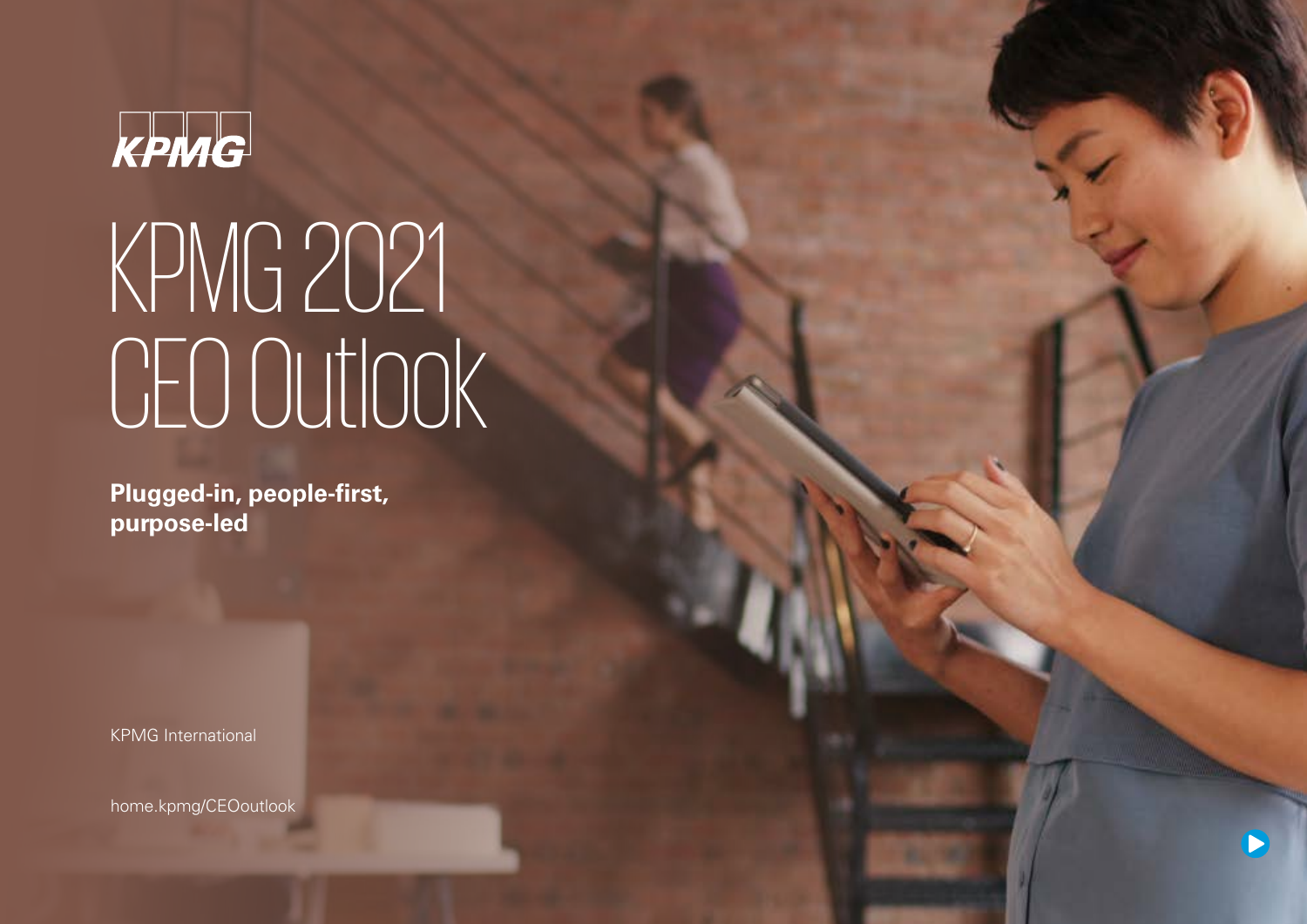# Foreword

#### **Optimism is back in the boardroom.**

It's been roughly 18 months since the World Health Organization declared a global pandemic, and KPMG returns with its annual CEO survey to gauge how leadership strategies and concerns have shifted during these demanding times. And if one word could summarize our report, it's optimism — a remarkable and reassuring shift.

CEOs are incredibly confident in the growth prospects of their company and the global economy in general. Leaders expect aggressive growth and are looking to expand their business and organizations in any way that they can. They are hiring, exploring tie-ups and feel a strong connection to their organization's purpose.

Concerns about operational matters, like supply chain resilience, cyber security and regulatory matters, have climbed back to the top of their agendas.

A major lesson from the pandemic has been that we all need to work together to solve big problems, and importantly, ESG is front and center in most business plans. Our results show that corporates are ready to work closely with government to make good on their ESG commitments and are prepared to be held accountable for delivering on them. It's an encouraging sign, and one I am particularly pleased to see.

We may not be back to business as usual yet, and while threats to growth remain, like many of the CEO's we interviewed, I am more optimistic about the future than I have been for some time. The opportunity to build a stronger, more sustainable future exists only if we work together, for better.

Finally I would like thank all the CEOs who took the time to participate in this survey. Thank you and please stay safe.

**Bill Thomas Global Chairman and CEO KPMG**

Unless otherwise indicated, throughout this report, "we", "KPMG", "us" and "our" refer to the network of independent member firms operating under the KPMG name and affiliated with KPMG International or to one or more of these firms or to KPMG International. KPMG International provides no client services. No member firm has any authority to obligate or bind KPMG International or any other member firm vis-à-vis third parties, nor does KPMG International have any such authority to obligate or bind any member firm.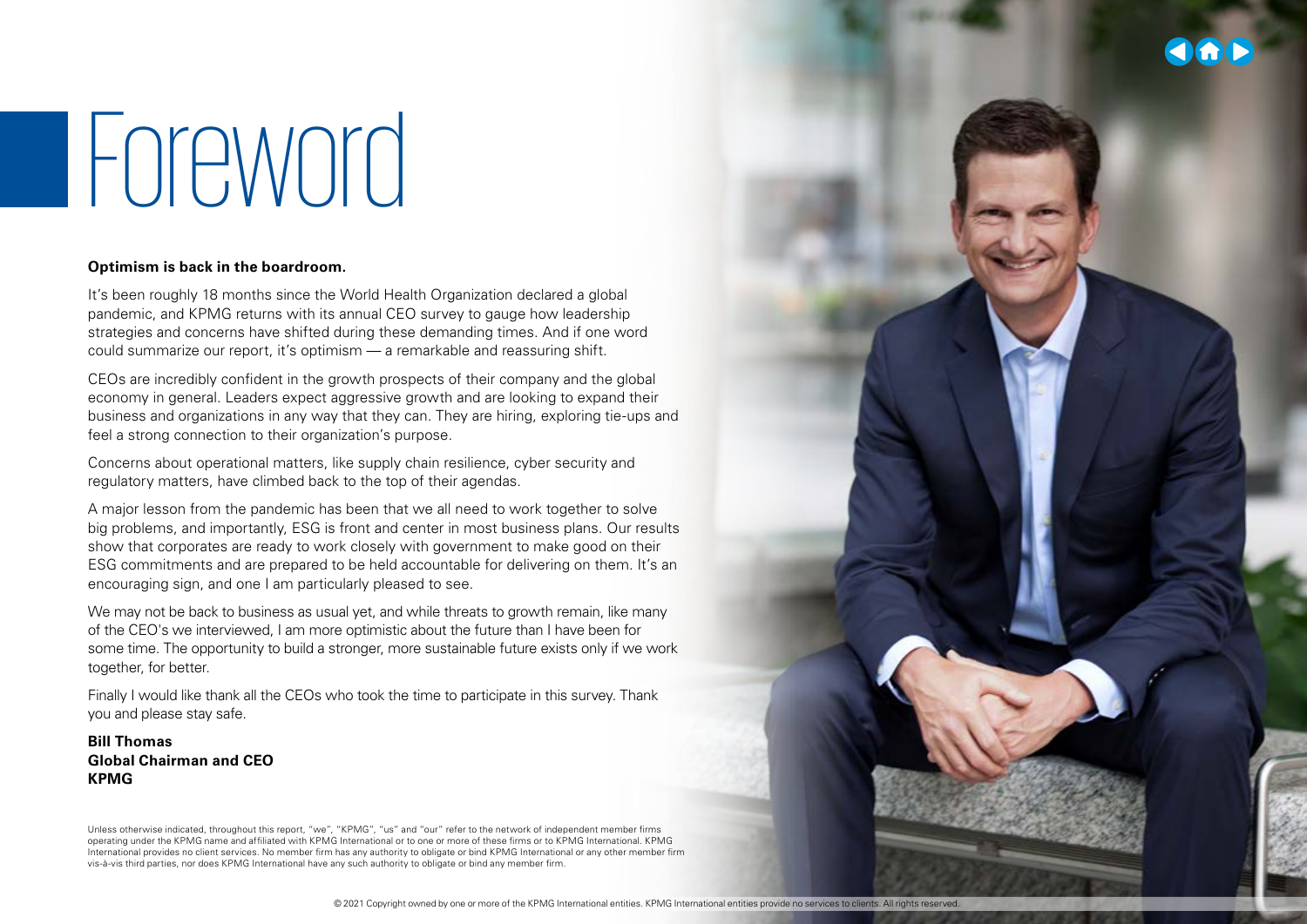$\triangleleft$ 玩  $\triangleright$ 

The road<br>to renewal

Digital<br>agility

Reflections on the<br>way forward

**[04](#page-3-0)** Contents

Key findings

**[17](#page-16-0)**

**[06](#page-5-0)** The road to renewal

**[12](#page-11-0)** Trusted purpose

Methodology and

Digital agility **Reflections on the** way forward

**[20](#page-19-0) [22](#page-21-0)**

acknowledgments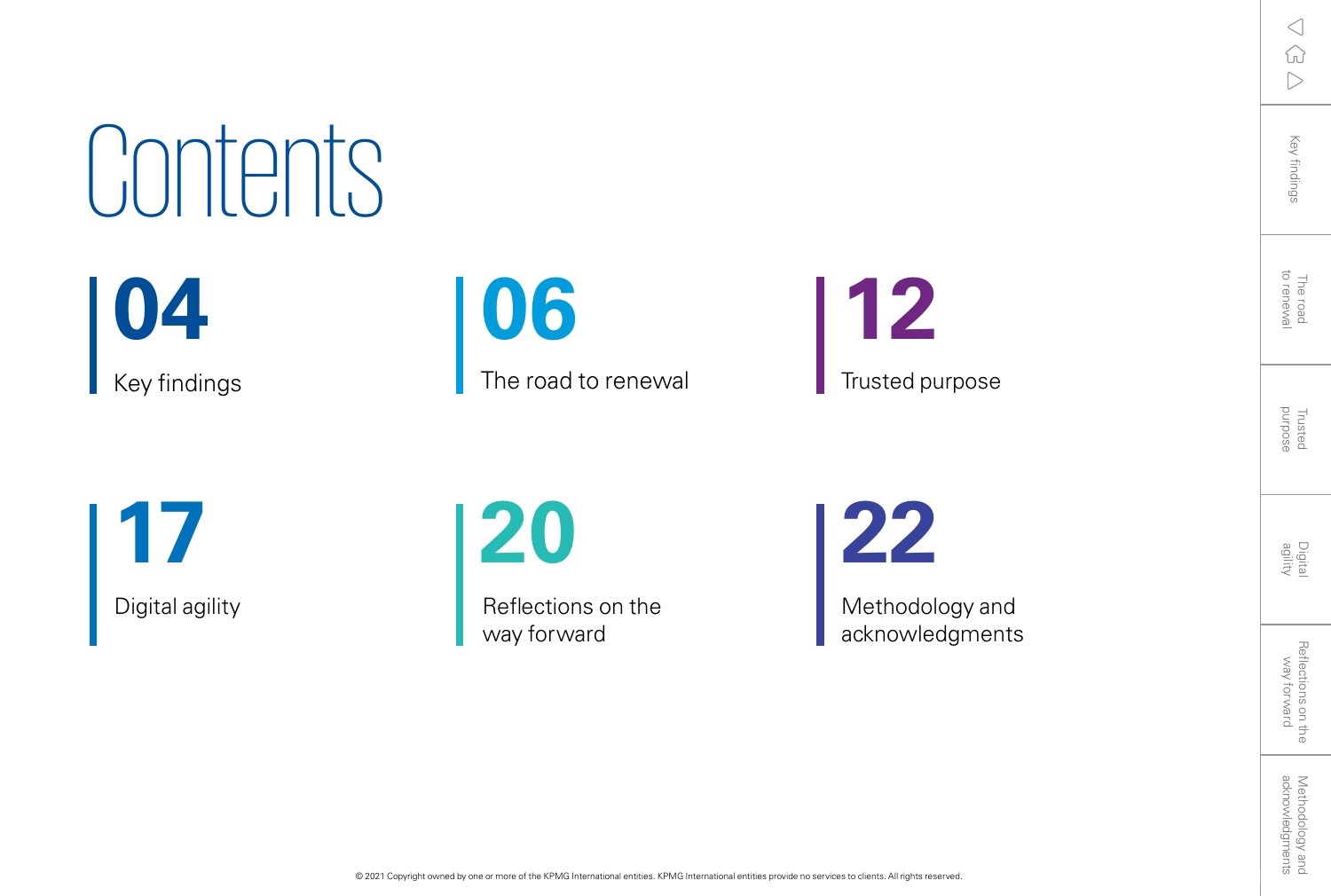# <span id="page-3-0"></span>Key findings

The KPMG CEO Outlook series offers a unique lens on the ongoing implications of the COVID-19 pandemic and the prospects for economic recovery. Across the trajectory of the pandemic, we've connected regularly with the world's business leaders, reporting on some of the insights through our pulse surveys in July/August 2020 and January/February 2021. The 2021 CEO Outlook, our annual survey, draws on the perspectives for the future of 1,325 CEOs across 11 important markets.

Key insights are focused on how today's connected CEOs are plugged-in, people-first and purpose-led to grow their organizations and emerge stronger.

CEOs are optimistic, confident and expect to deliver aggressive growth through acquisitions and other inorganic methods. They continue to put an emphasis on leading with purpose and a focus on digitally transforming their organizations while upskilling an agile workforce in the new world of work.

With increased stakeholder pressure to build back better, global organizations are supercharged to increase investment into environmental, social and governance (ESG) priorities and stay true to their purpose.

With people returning to places of work, and society increasingly looking for business to lead a return to normal, CEOs are shying away from making wholesale changes to the future of work — but they recognize employee demand for continued flexibility.

 $\langle$ íпì

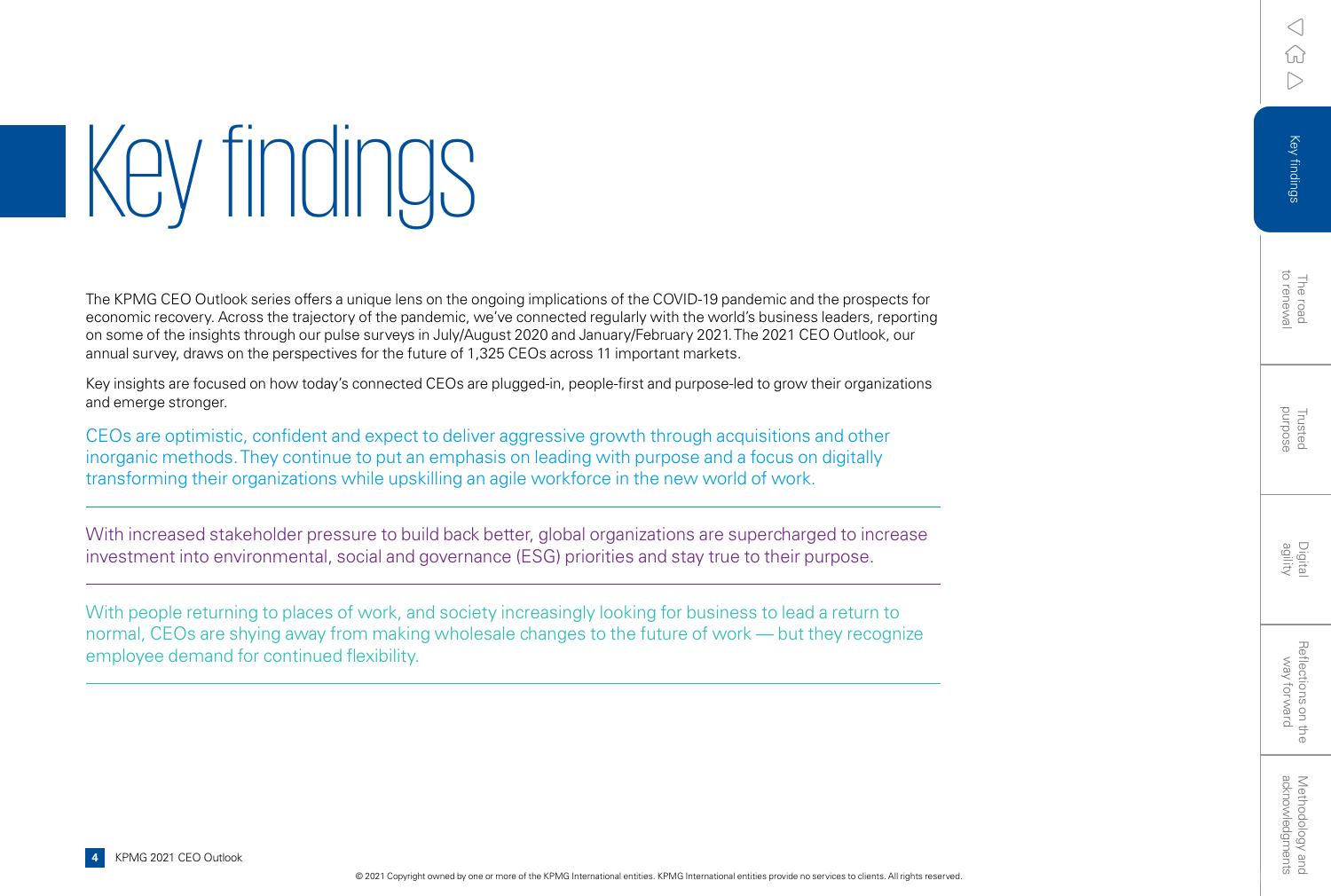Overall, three key themes emerged from this year's survey.

#### The road to renewal

Despite continued uncertainty and risk volatility. CEOs are confident and optimistic about growth. feel a strong connection to their purpose and are looking to drive expansion.

#### **Rebounding growth**

60 percent of CEOs are confident about growth prospects for the global economy (up from 42 percent in January/February of this year). Overall, CEO confidence has returned to prepandemic levels of early 2020, despite the Delta variant slowing down the return to normal.

#### **Leading with purpose**

As the public looks to leaders to drive progress on major societal challenges, 64 percent say that their organization's defining objective is to embed purpose into everything they do to create long-term value for all stakeholders (up from 54 percent in January/February 2020).

#### **Accelerating growth and the digital agenda**

With 87 percent of CEOs confident in their own company's growth prospects, M&A appears to be critical to powering this growth and acquiring digital capability — 87 percent say that they are looking to make deals in the next 3 years.

#### Trusted purpose

With increased stakeholder pressure to build business back better, CEOs are embedding ESG into business strategy.

#### **Stepping up on social issues**

71 percent said that CEOs will be increasingly held personally responsible for driving progress in addressing social issues. And 56 percent admitted that with public, investor and government expectations of diversity, equity and inclusion rising so fast, they may struggle to meet expectations.

#### **Collaborating to power sustainability**

Making progress on climate change will likely require action from both businesses and government, with 30 percent of CEOs planning to invest more than 10 percent of their revenues in becoming more sustainable, and 75 percent saying that world leaders at COP26 need to inject urgency into the climate agenda.

#### **Connecting ESG strategy with financial returns**

52 percent of CEOs at high-growth organizations believe that their ESG programs improve financial performance.

### Digital agility

CEOs are strengthening their organization's digital advantage by building a more flexible future of work and operating as part of digital ecosystems.

#### **Building a flexible future of work**

CEOs need to decide on an operating model for the future that works for both employers and employees, with only 37 percent saying that they will have most employees working remotely at least two or more days a week, but 51 percent investing in shared office spaces.

#### **Disrupting the disruptors**

CEOs are looking to get on the front foot when it comes to disruption and innovation, with 67 percent saying they will increase investment in disruption detection and innovation processes.

#### **Partnering for transformation and resilience**

70 percent of CEOs say that new partnerships will be critical to continuing the pace of digital transformation, but they are also mindful of building cyber resilience into their approach.

 $\langle$ 

[Key findings](#page-3-0)

The road<br>to renewal

Trusted<br>purpose

Digital<br>agility

Key findings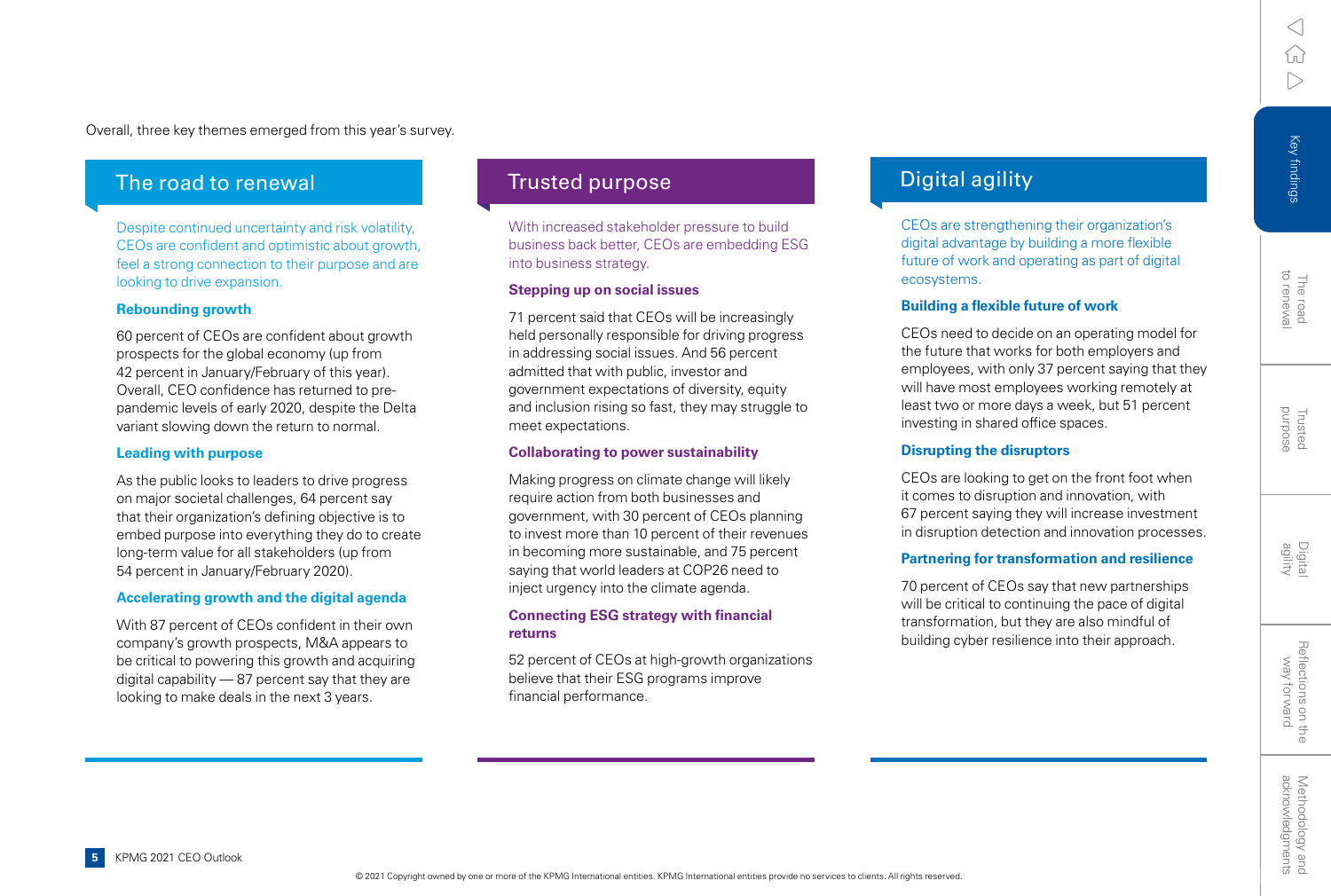# <span id="page-5-0"></span>The road to renewal

The pandemic was a test of leadership for CEOs: The true leaders protected the health and well-being of their employees, made big decisions amid uncertainty and adapted their leadership approach in a virtual environment. Today, CEOs are facing new challenges as their organizations manage the ongoing impact of the pandemic. They're balancing the potential to drive growth and transform their business with uncertainty around the potential of an uneven global recovery and the impacts of new virus variants and vaccine inequality.

Connected CEOs recognize that the prerequisite for succeeding in a rapidly evolving landscape is being plugged in. This means building a digital core, connecting back-, middle- and front-office functions to focus on the customer. It means making sure the business model is relevant — deciding which businesses to divest or add, and reallocating capital expenditure to new digital growth opportunities. It means being resilient to cyber risk while also pursuing bold digital innovations. At the same time, CEOs need to have a people-first mindset — not only investing in new technologies, but also human capability. Finally, CEOs need to be purpose-led — winning the trust of stakeholders and helping build a more prosperous, equitable and sustainable world. Purpose-led CEOs follow through and deliver on previous commitments and statements with bold ESG programs. Sustained growth is about connecting these three priorities.

#### **Rebounding growth**

Despite the continued uncertainty of the COVID-19 pandemic, the survey shows that the perspectives and confidence of CEOs have shifted. CEOs are more optimistic about growth: For the first time since January/ February 2020, prior to the pandemic, more than half (60 percent) of global CEOs are confident about the growth prospects of the global economy over the next 3 years.

Overall, CEO confidence levels have returned to the levels of early 2020, despite the Delta variant slowing down the return to normal. But to deliver this growth, organizations will need to make sure they have the right talent with the right skills to bring their growth plans to life. The research found that 88 percent plan to increase head count over the next 3 years, with close to one-third (32 percent) planning an increase of more than 6 percent. And as Chart 2 shows, CEOs have also narrowed the gap between their digital transformation objectives and investing in a digitally enabled workforce. While more CEOs are prioritizing technology investment when pursuing growth, the 40 percent who are putting more emphasis on people investments are a notable increase from 33 percent in 2020.

Chart 1: Despite the continued uncertainty of the pandemic, CEOs are confident about growth for the global economy





[Key findings](#page-3-0)

The road<br>to renewa

Key findings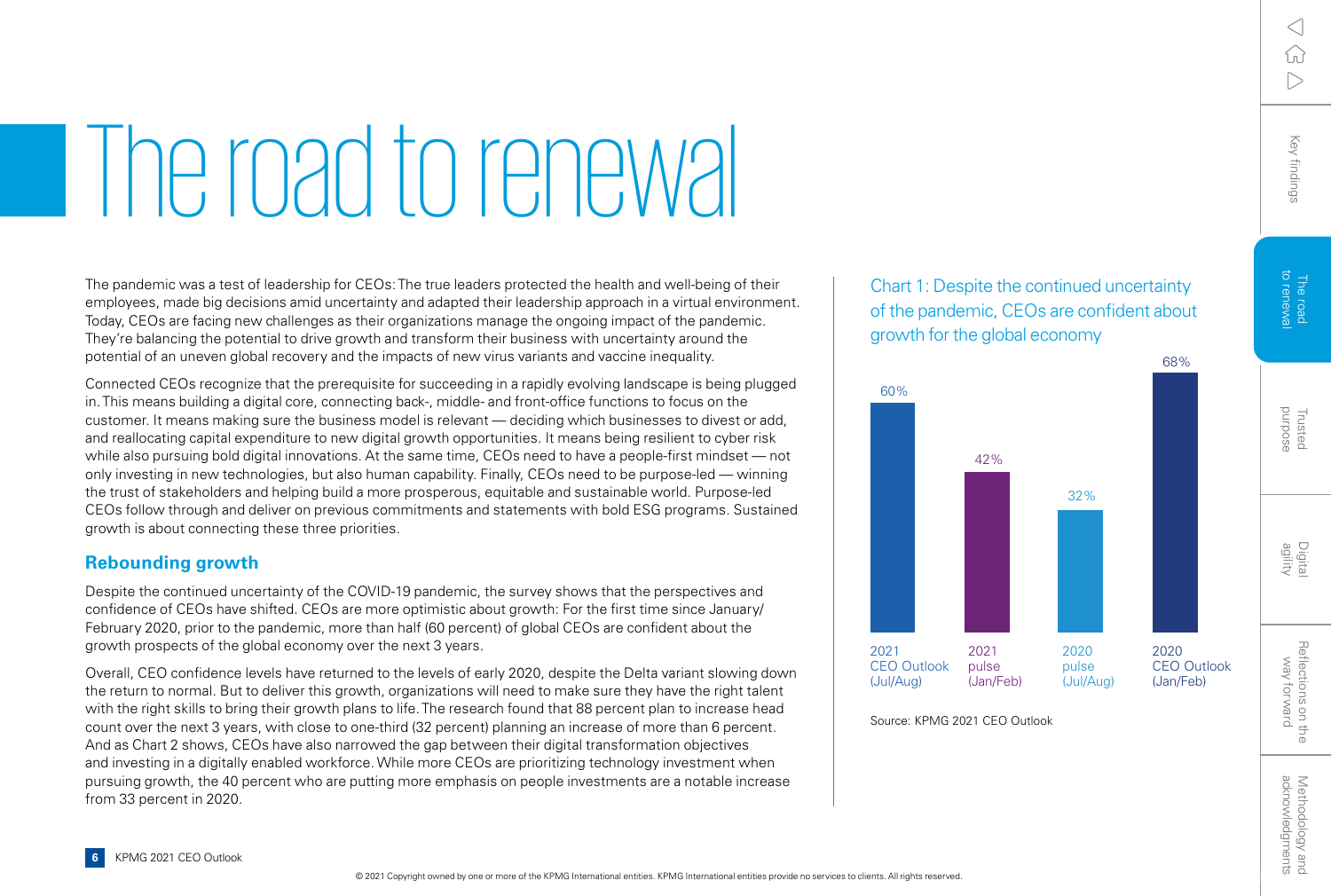[Key findings](#page-3-0)

Key findings

#### Chart 2: Building talent an increasingly important driver of growth and performance



Source: KPMG 2021 CEO Outlook

As CEOs look to drive growth, they also face the significant task of leading companies in a time of great uncertainty, where assumptions and forecasts are subject to constant change. As Chart 3 shows, this means very little is certain and no single risk emerged on top. There is a three-way tie for threats to growth: supply chain, cyber security and climate change. They were very closely followed by disruptive technology, regulatory and operational risks.

#### **A sector view on risk**

Differentiating between the top three risks comes down to a sector-specific lens, where a clearer picture emerges about their top challenge to growth.

- Over a quarter of retail/consumer segment CEOs (28 percent) are focused on **supply chain** risk, as are manufacturing (25 percent) and automotive (26 percent).
- Energy CEOs (37 percent) and infrastructure (19 percent) are focused on **climate change**.
- Technology sector CEOs (31 percent), telecoms (32 percent) and banking (17 percent) are focused on **cyber security**.



## $66$

As we have talked about our purpose, and galvanized around it, that has raised our ambition level. It's made us more growth oriented. It's helped us innovate even faster.

**Penny Pennington**  Managing Partner Edward Jones

Digita<br>agility

Trusted<br>Purpose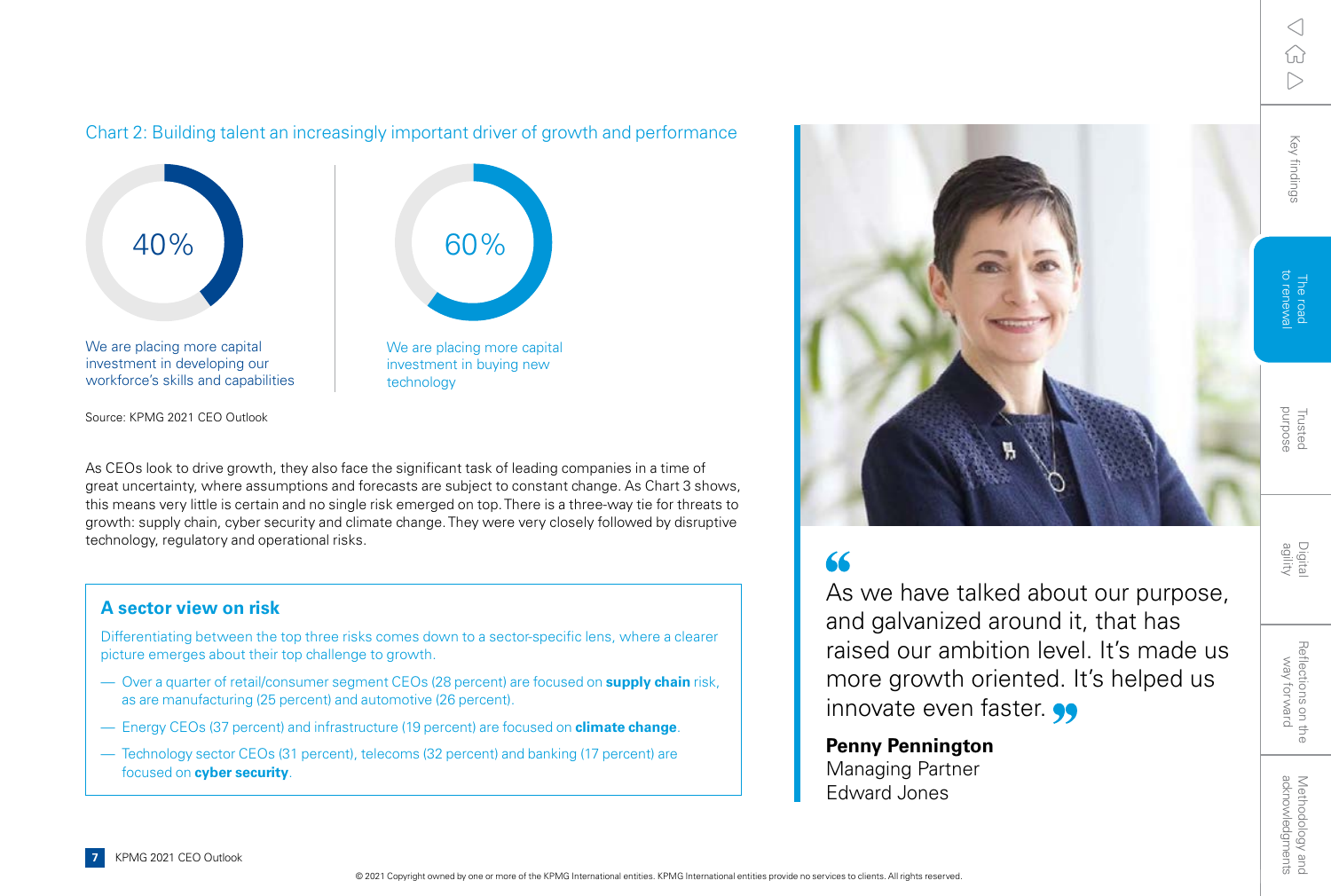#### Chart 3: Changing threats to growth



\*Both 2021 survey and 2020 pulse survey were conducted in July and August.

Source: KPMG 2021 CEO Outlook and KPMG 2020 CEO Outlook COVID-19 Special Edition

What also distinguishes individual risks is how they have moved up on the agenda since 2020 — and two have seen marked rises.

- **Supply chain risk** (saw a rise of 10 percentage points from 2020): In the research, 78 percent of CEOs lead businesses that operate a supply chain, with 56 percent of that group saying their supply chain has been under increasing stress over the past 18 months.
- **Tax risk** (saw a rise of 8 percentage points from 2020): Three out of four (75 percent) CEOs believe that the pressure put on public finances by the pandemic response has increased the urgency for multilateral cooperation on the global tax system. At the same time, 77 percent agree that the proposed global minimum tax regime is of significant concern to their organization's goals on growth. Meanwhile, they're more worried about regulatory and tax risks than they were prior to the pandemic. The survey also found that 74 percent of CEOs recognize the strong link between the public's trust in their businesses and how their tax approach aligns with their organizational values. As businesses aim to build back better, a majority (69 percent) of CEOs are feeling increased pressure to report their tax contributions publicly as part of their broader ESG commitments.

### 66

We have watched tax issues climb the priority ladder of CEOs in recent years, and with the breadth and depth of change coming to tax systems globally, the reputational, structural and financial stakes have never been higher.  $\bullet\bullet$ 

#### **David Linke**

Global Head of Tax and Legal KPMG

#### **Leading with purpose**

The convergence of issues ranging from climate change to social tensions has not just created widespread uncertainty — it has called into question the role that institutions play in the world today. In this context, stakeholder expectations of businesses have risen, and the actions of organizations and their leaders are under increasing scrutiny. Today, CEOs aim to deliver the shareholder returns investors expect and help build a better future for society.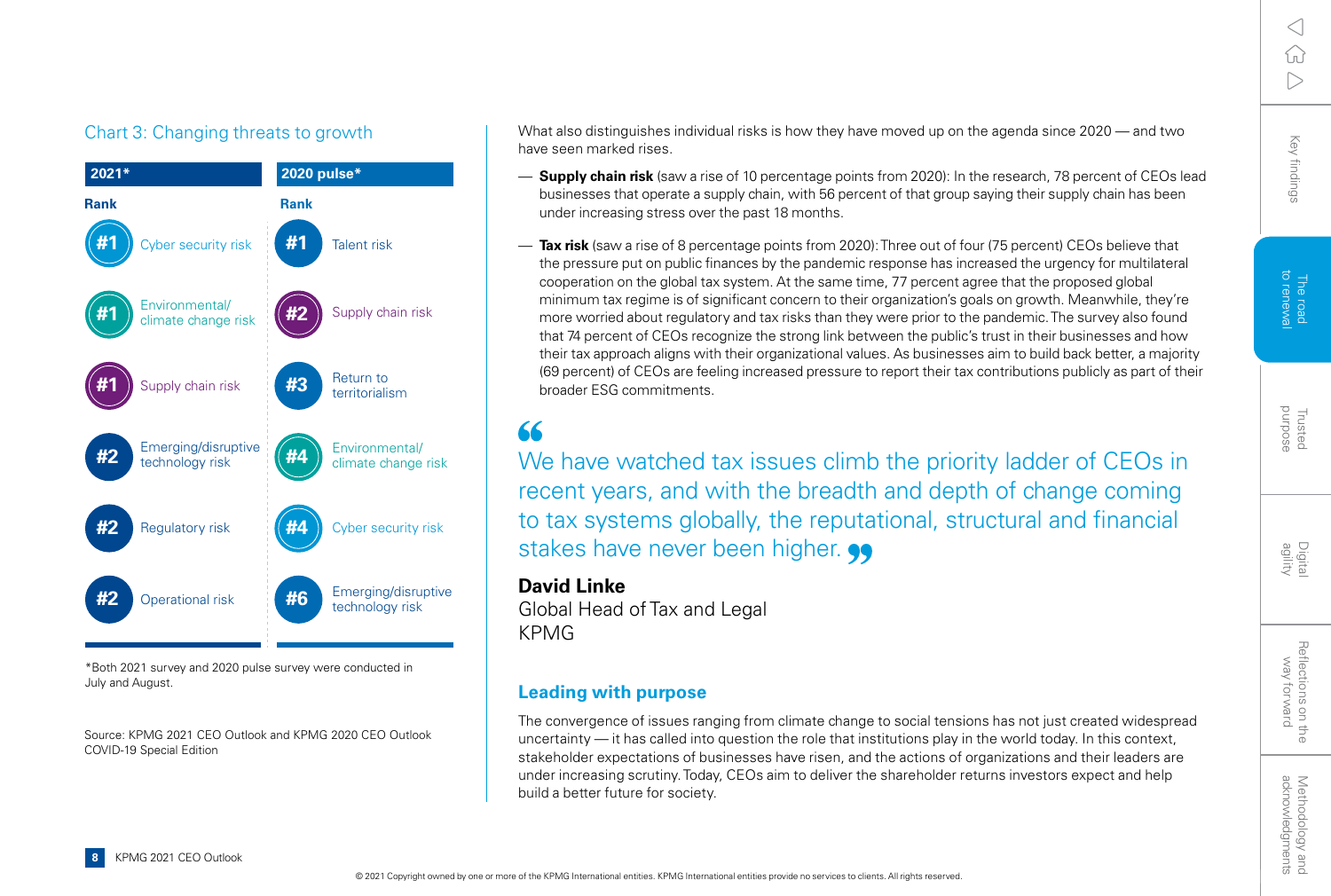

recognize "large corporations have the resources — both financial and people to help governments find solutions to pressing global challenges".



say that "as confidence and trust in governments decline, the public is looking to businesses to fill the void on societal challenges, such as gender inequality or climate change".

Corporate purpose is key to meeting those goals. Now, more than ever, people care about what the companies they buy from stand for. Purpose is connected to a company's role in society, its impact on the environment, how it sustains long-term value and how it operates within its community. It answers the question: "Why is our company in business — and how will it stay relevant?"

CEOs recognize the importance of purpose. For example, the research found that 87 percent said that purpose is central to building their brand reputation. As Chart 4 shows, this reflects the transition of business to multistakeholder capitalism, with nearly two-thirds (64 percent) saying purpose is the defining objective of their business and only 13 percent focused on managing shareholder value.

#### Chart 4: Majority of respondents say purpose is the defining business objective for majority of CEOs

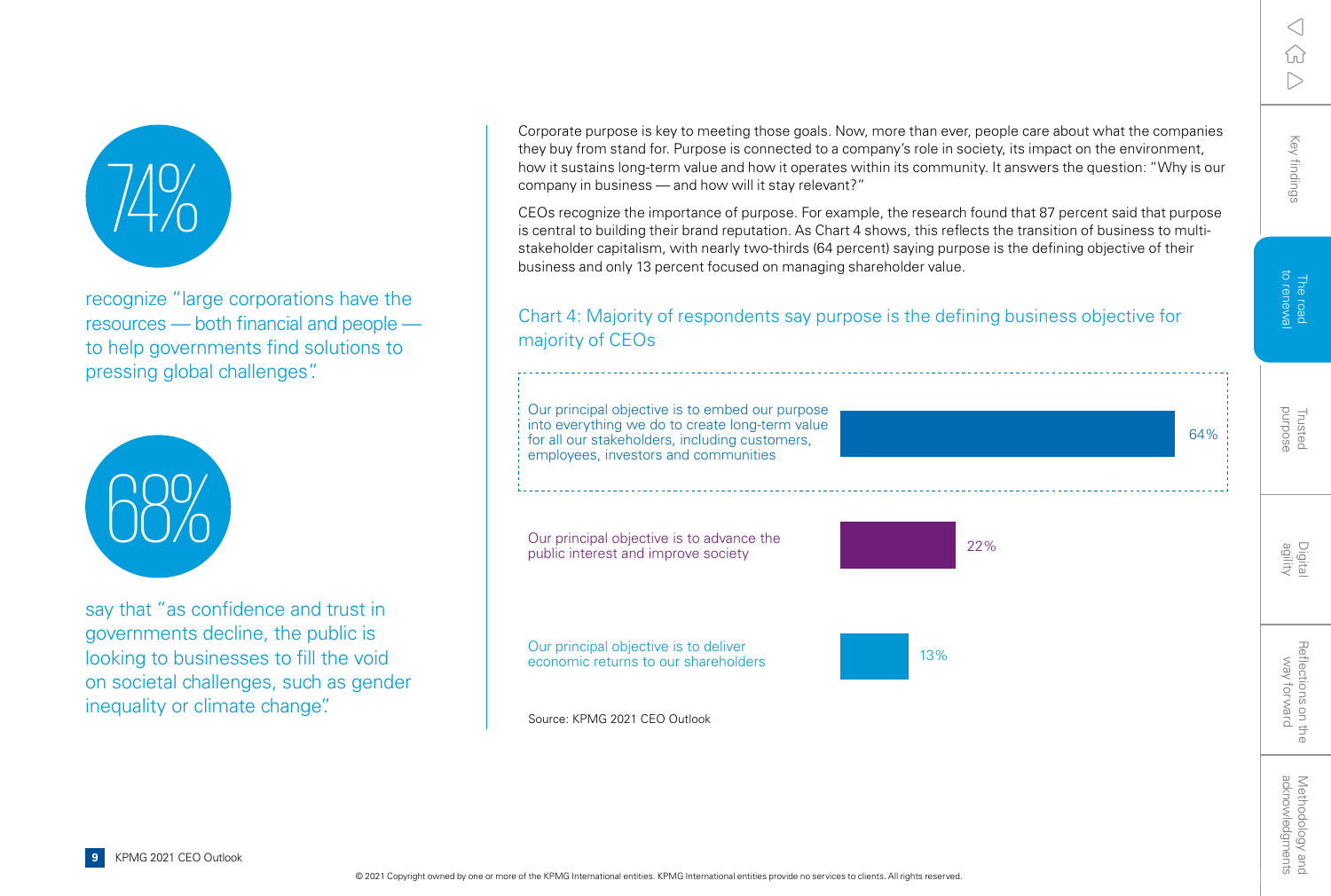Reflections on the<br>way forward

[Key findings](#page-3-0)

Key findings

CEOs are also focused on driving hard value from purpose and embedding it in their business and operating models to drive tangible value and growth. We found that 89 percent of CEOs said that purpose plays an important role in driving financial performance.

#### **Accelerating growth and the digital agenda**

Optimism is high, with 87 percent of CEOs confident in their own company's growth prospects, and inorganic strategies will be key to achieving this ambition.



say they will primarily use *inorganic* tactics, including<br>strategic alliances with third parties (the focus<br>for 29 percent), M&A (24 percent), joint ventures<br>(11 percent) and outsourcing (6 percent). strategic alliances with third parties (the focus for 29 percent), M&A (24 percent), joint ventures (11 percent) and outsourcing (6 percent).



make *organic* growth — such as innovation and<br>R&D — their most important route to growth. R&D — their most important route to growth.

As CEOs look to react quickly to how markets have changed during the pandemic — particularly digitaldriven changes in consumer preferences — M&A will likely be key to quickly building new capabilities and capitalizing on growth opportunities. Overall, 87 percent of CEOs say they're looking to make deals in the next 3 years. Among that number, 50 percent characterize their M&A appetite as 'high', with CEOs likely to undertake acquisitions that will have a significant impact on their organization.



 $66$ 

What a lot of CEOs are experiencing is a need for this profound transformation as a result of all things going digital.

**Frank Slootman** Chairman and CEO Snowflake Inc.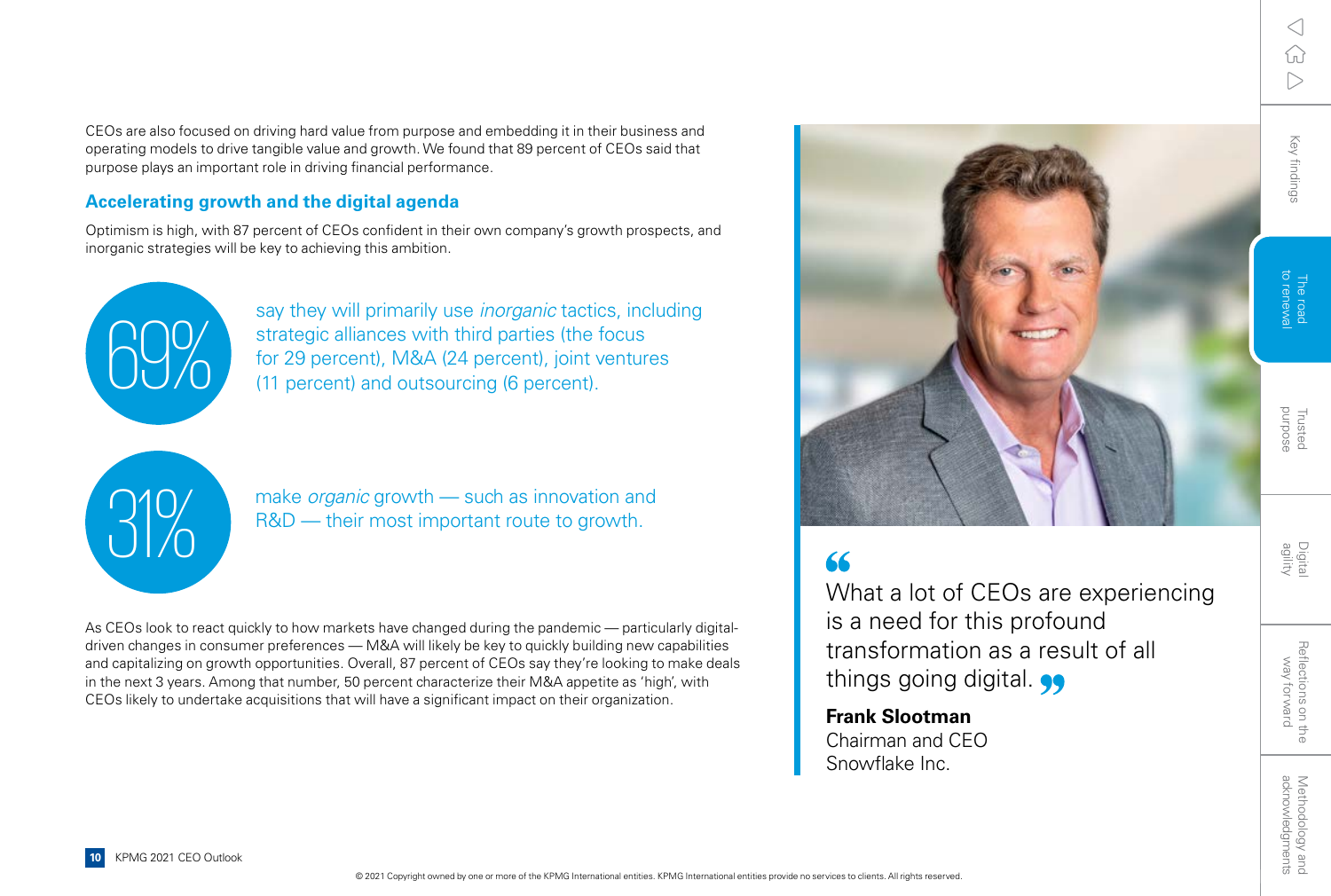M&A will likely be particularly important for driving digital innovation and acquiring technology capabilities. The acceleration in digital technologies we've seen during the pandemic has meant that markets now operate more quickly. There has been a reset in the velocity of business, in areas such as customer behaviors, and CEOs need to ensure their companies are plugged in to this new dynamic and leading the pack. CEOs are shifting toward a cloud-first mindset, with half (50 percent) saying that they intend to partner with a third-party cloud technology partner in the next 3 years in pursuit of their growth objectives.

The research shows that CEOs are embracing the need to push the boundaries of their business.

78% say "we need to be quicker to shift investment to digital opportunities and divest businesses that face digital obsolescence".



say "we have an aggressive digital investment strategy, intended to secure first-mover or fastfollower status".

Frank Slootman, Chairman and CEO, Snowflake Inc.— the data cloud company — believes that getting on the front foot is critical, as there's a tendency for businesses to still put their faith in 'business as usual' even when digital is transforming markets around them. "What a lot of CEOs are experiencing is a need for this profound transformation as a result of all things going digital," he says. "With the move to digital-to-consumer, enterprises that have no choice but to now approach the market digitally have to learn a whole bunch of new tricks. But everybody is sitting on their heels a little bit — sitting in that business-as-usual mode to try to anecdotally observe the world. But what they really need is a profound grasp on two areas: A, what's happening? B, what are we going to do specifically to navigate these thresholds?"

M&A will be particularly important for driving digital innovation and acquiring technology capabilities.

Trusted<br>purpose

[Key findings](#page-3-0)

Key findings

The road<br>to renewa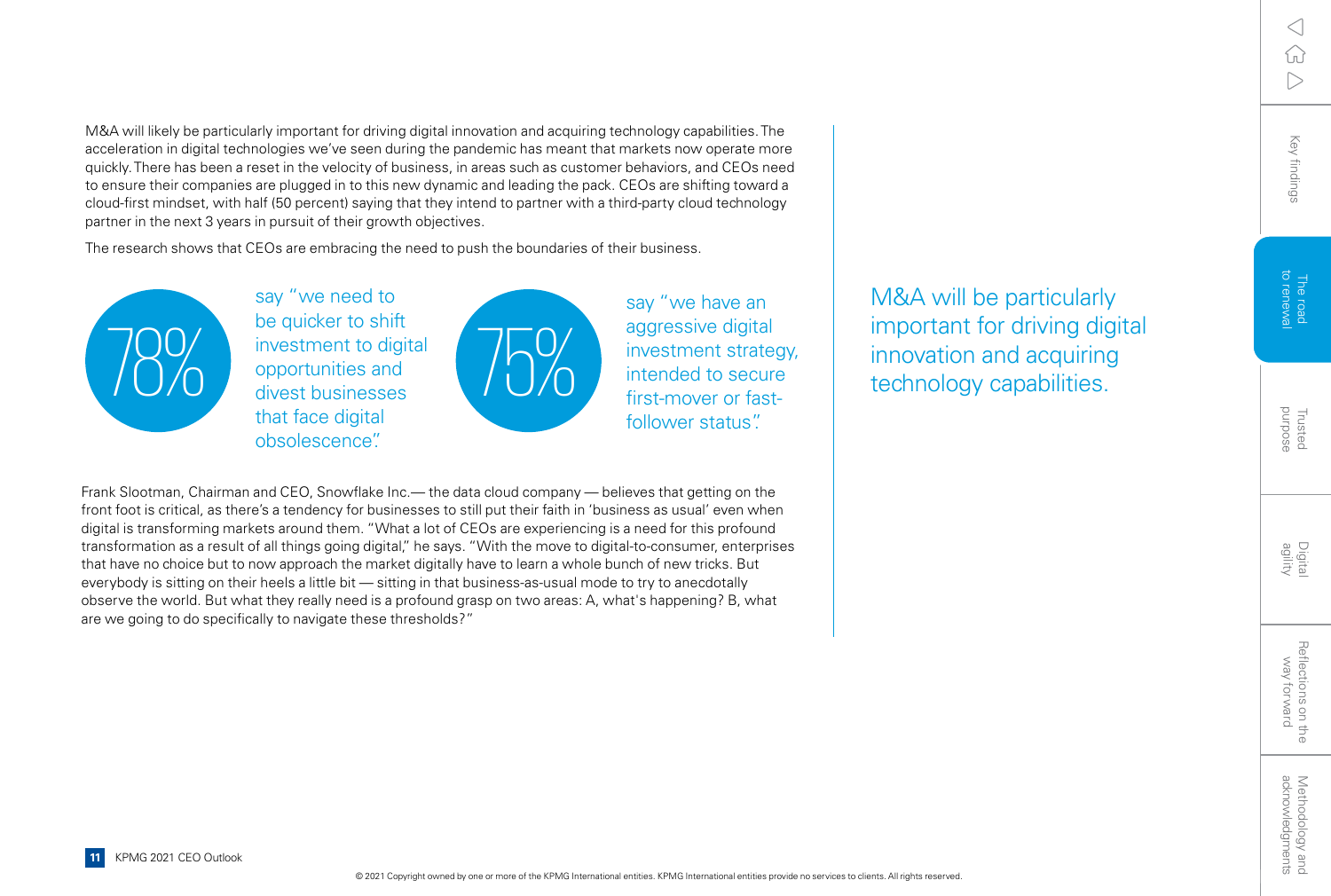# <span id="page-11-0"></span>Trusted purpose

Today, corporate purpose is a business imperative. Key stakeholders — from customers to institutional investors expect companies to have a positive impact on a range of areas, from driving diversity to helping protect the planet.

But a common challenge with purpose is how CEOs can turn it from a statement of intent to real actions by executing on their high-level commitments. Focusing on a bold ESG program can help identify key opportunities and challenges and allow CEOs to demonstrate how they can deliver on their purpose.

#### **Putting people first to drive societal return**

Over the past 18 months, the world has not only got faster as digital acceleration took hold, it has also become more divisive and fractious. In major economies, social tensions are on the rise. CEOs are cognizant of this public mood and the research shows they are ready to embrace the role that companies can play in driving total shareholder return and total societal return.

For Edward Jones Managing Partner Penny Pennington, tackling social issues can sometimes mean being willing to have difficult and challenging conversations. "Take the five-point commitment to address racism and positively impact opportunities for people of color that we launched in 2020," she explains. "We conducted a pay-equity study; we have committed to unconscious bias training and anti-racism training; and we have made investments in organizations like the Urban League in St. Louis, which is making a huge difference in providing opportunity and reducing inequity in our own community. And importantly, we promised to give everyone a voice. Now, that's a pretty big promise, right? But we committed to a series of courageous conversations, and over 12,000 of us have participated in online meetings where we have what are sometimes very uncomfortable conversations about race, our experiences and how we were brought up."

CEOs are cognizant of the public mood and the research shows they embrace the role that companies can play in driving total shareholder return and total societal return.

**12** KPMG 2021 CEO Outlook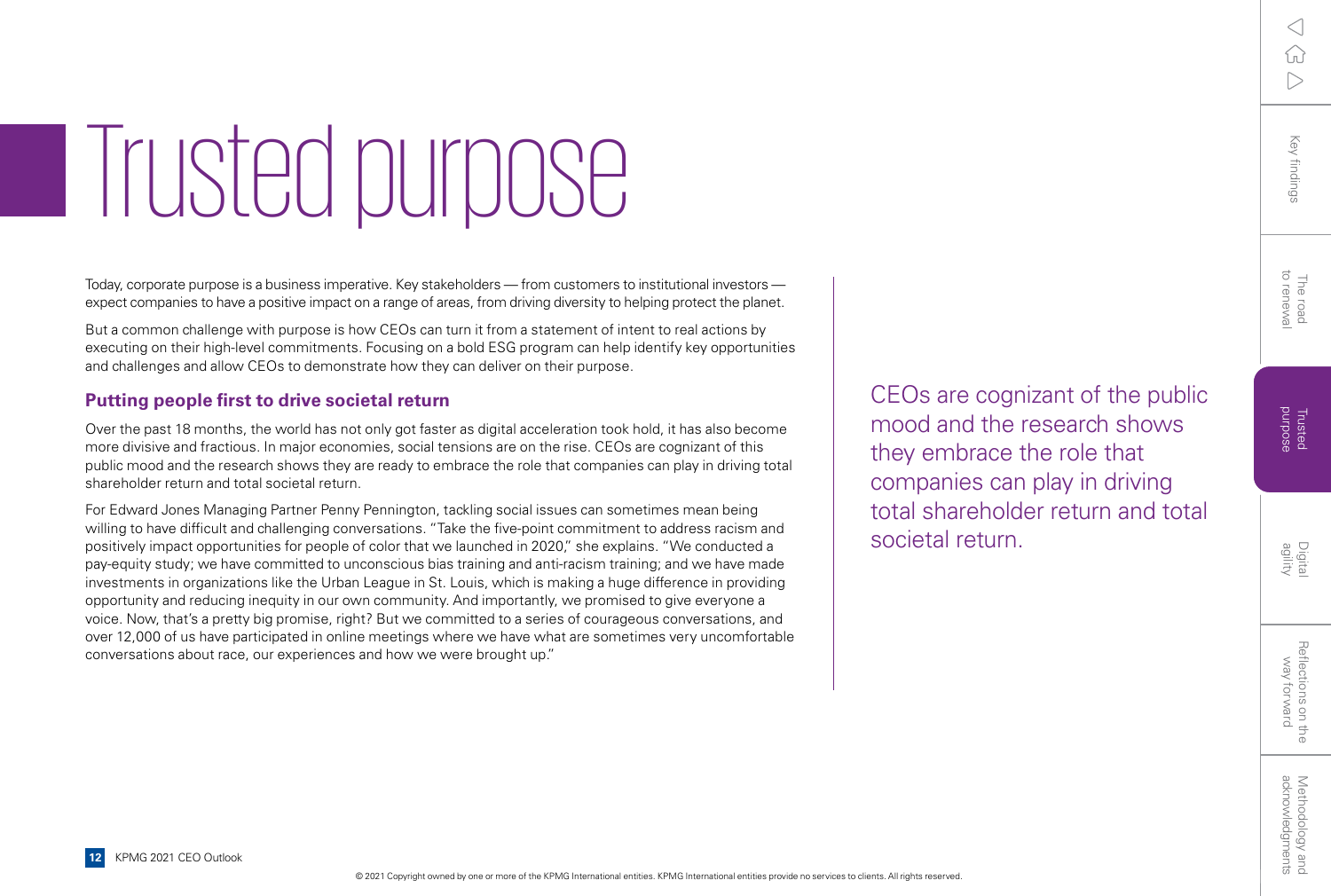Today, we see a major focus on the S in ESG, with 81 percent of CEOs saying, "Our response to the pandemic has caused our focus to shift toward the social component of our ESG program."

But the research also found a profound tension between the accountability that CEOs feel they have for driving progress on the social dimension of ESG and their ability to meet expectations in the critical area of diversity. On the one hand, 71 percent of CEOs said they will be increasingly held personally responsible for driving progress in addressing social issues. But on the other hand, over half (56 percent) admitted that with public, investor and government expectations of inclusion, diversity, and equity (IDE) rising so fast, they may struggle to meet expectations. In addition, 46 percent of CEOs noted the global pandemic's negative impact on women in the workplace has made it difficult to achieve their gender parity goals at a leadership level.

Driving progress on IDE within organizations will likely require action in two areas. First, CEOs will need to actively listen to employees to understand what aspects of IDE are important to them. Secondly, they will then need to set clear and measurable targets to achieve progress against those priorities.



of CEOs said they will be increasingly held personally responsible for driving progress in addressing social issues. But on the other hand, over half (56 percent) admitted that with public, investor and government expectations of inclusion, diversity, and equity (IDE) rising so fast, they may struggle to meet expectations.

#### **Collaborating to power sustainability**

Action to limit climate change and reduce carbon emissions in the race to net zero has never been more important. The latest analysis from the UN's Intergovernmental Panel on Climate Change (IPCC) released in August 2021 — amounted to a "code red for humanity", predicting that global warming will hit 1.5°C by 2040.



 $66$ 

Environmental and social sustainability is the starting point and the premise of our growth.  $\bullet\bullet$ 

**Hironori Kamezawa** President & Group CEO Mitsubishi UFJ Financial Group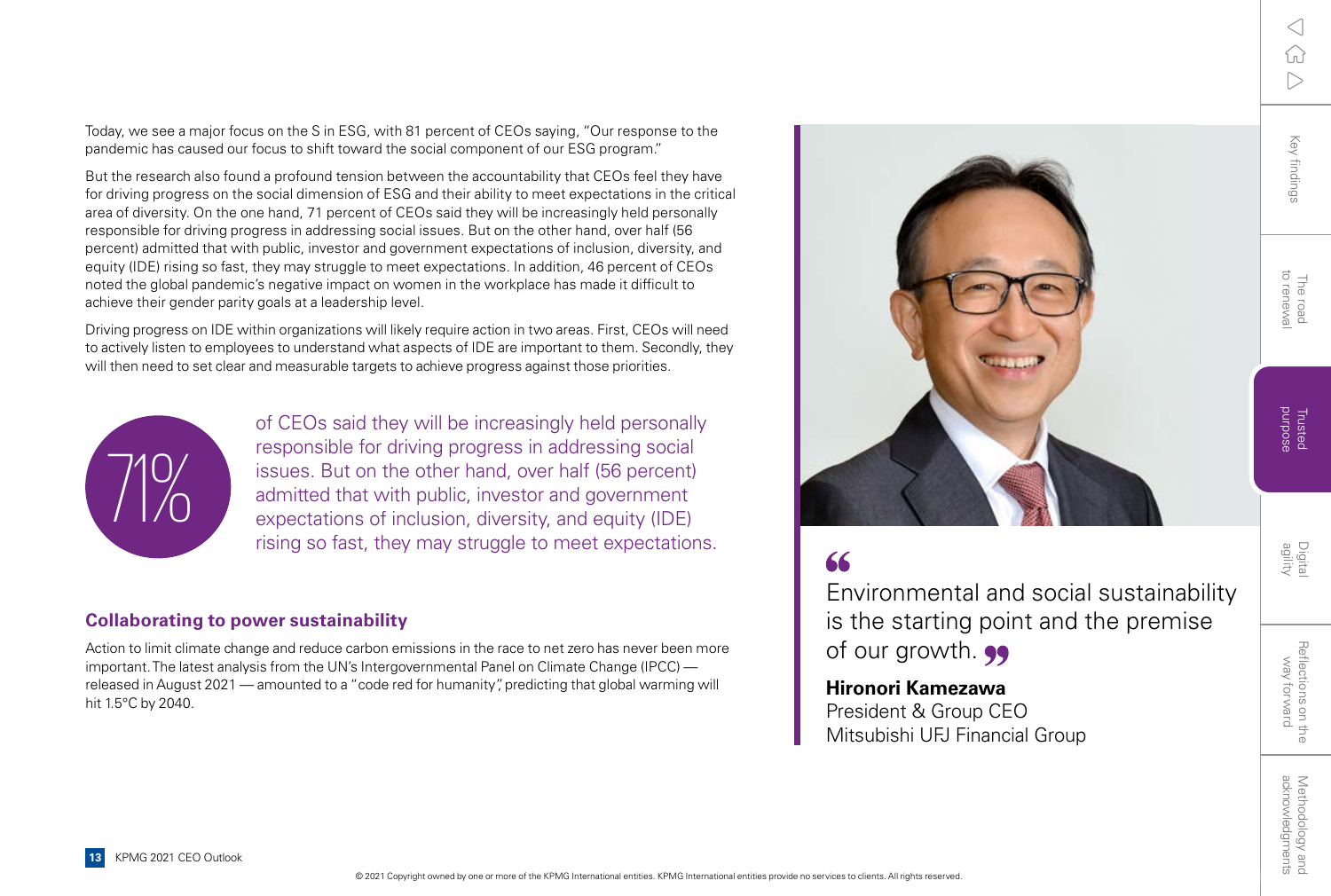Digital<br>agility

Making progress on addressing sustainability issues, including climate change and the decarbonization of the economy, will require strong collaboration between business and government. As Chart 5 shows, CEOs are looking to devote significant capital to becoming more sustainable, with 30 percent planning to invest more than 10 percent of revenues in their efforts.

#### Chart 5: Percentage of revenue CEOs look to invest in sustainability programs



Source: KPMG 2021 CEO Outlook

But at the same time, they also stress that progress on sustainability and climate change requires equally strong government commitment.



say government stimulus is required to turbocharge climate investments being made by the business community.



say "world leaders at COP26 must inject the necessary urgency in the climate change agenda".

**14** KPMG 2021 CEO Outlook

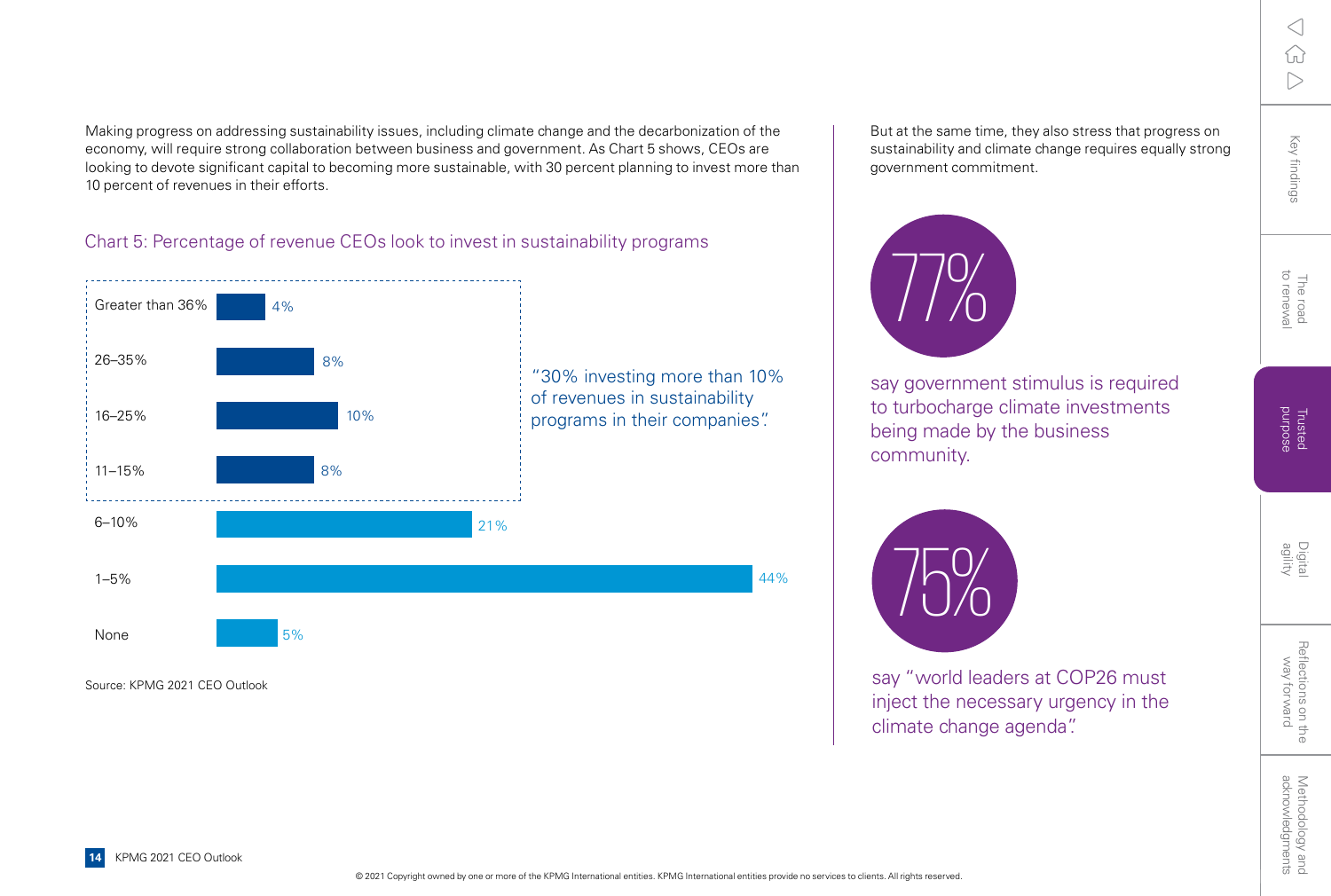#### **Connecting ESG strategy with financial returns**

The public is demanding more ambitious ESG goals — but have CEOs taken the necessary steps to bring them to life? Today's connected CEOs are those that can deliver on a trusted purpose by responding to increased societal expectations while driving sustainable business performance through digital innovation. Neither can be done in a vacuum, as three-quarters (75 percent) of global CEOs say that their digital and ESG investments are inextricably linked. As CEOs plan to devote significant capital to becoming more sustainable, it's important their digital investments are plugged into their ESG needs.

But while CEOs believe that social and environmental priorities are key, they're less convinced about making the connection between ESG programs and hard results. As Chart 6 shows, more needs to be done to connect ESG strategy with financial returns. While 52 percent of CEOs at high-growth organizations (those who see earnings growth exceeding 5 percent per annum over the next 3 years) believe that their ESG programs will improve financial performance, this drops to 37 percent across the wider sample of CEOs. Close to a quarter (24 percent) of CEOs say ESG programs may reduce financial performance.

### 66

CEOs are under increasing pressure from stakeholders to deliver on ESG goals and to actively address societal issues. It's crucial in today's landscape that businesses and their leadership teams show real-world examples of their dedication to building back better. **99** 

#### **Jane Lawrie**

Global Head of Corporate Affairs KPMG

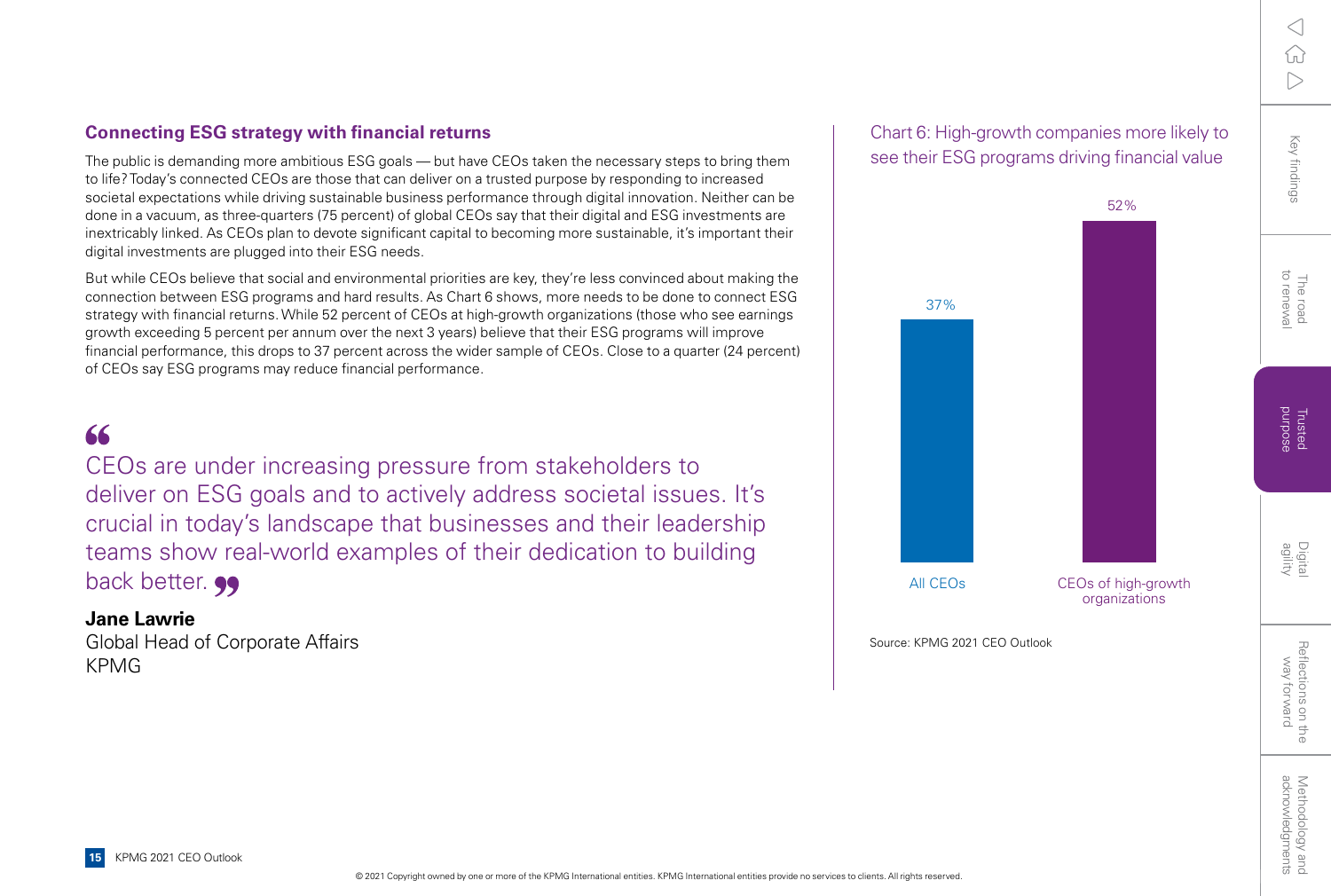The road<br>to renewal

Digita<br>agility

CEOs feel their organizations are struggling to report on and communicate ESG performance in a way that matters to key stakeholders, such as investors.

evaluation of non-financial information."

of CEOs are seeing increased demands from<br>stakeholders — such as investors, regulators<br>customers — for increased reporting and tran<br>on ESG issues. stakeholders — such as investors, regulators and customers — for increased reporting and transparency on ESG issues.

CEOs feel their organizations are struggling to report on and communicate ESG performance in a way that matters to key stakeholders, such as investors. When we asked CEOs to identify the one critical challenge that was undermining their ability to communicate ESG performance to key stakeholders, the standout challenge

Getting this right is critical, as investor scrutiny of companies' ESG performance is intensifying: 58 percent of CEOs are seeing increased demands from stakeholders — such as investors, regulators and customers — for

At Mitsubishi UFJ Financial Group, President & Group CEO Hironori Kamezawa makes it very clear that there is a strong link between ESG principles and tangible value, and that ESG factors should drive strategic planning. "Environmental and social sustainability is the starting point and the premise of our growth," he says. "These include response to climate change and environmental protection; response to an aging population and low birthrate; and inclusion and diversity. Reversing the order of our way of thinking was a major factor here. We formulated our new medium-term business plan by first identifying the environmental and social issues we would like to address. Then we took steps to carefully examine the content of our business and made sure they address the issue we identified. I believe that by ensuring both upstream and downstream are properly linked, solutions to social issues and corporate strategy will be integrated. This aligns with today's stakeholder capitalism, leading to a rise in stock prices as a result of higher investor valuations as well as the proper

(selected by 42 percent of respondents) was that they "struggle to tell a compelling ESG story".

increased reporting and transparency on ESG issues.

Reflections on the<br>way forward

**16** KPMG 2021 CEO Outlook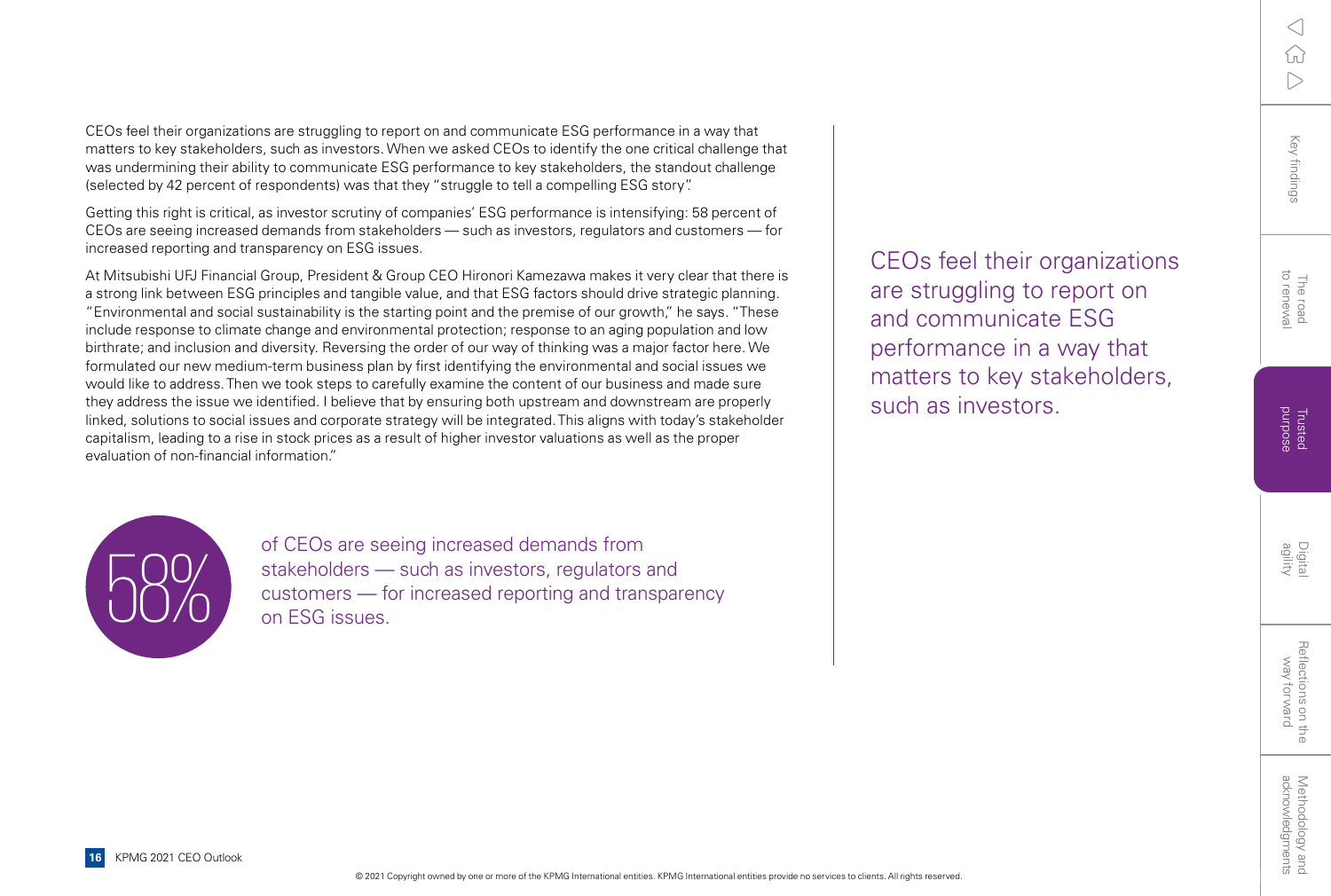# <span id="page-16-0"></span>Digital agility

#### **Building a flexible future of work**

With people returning to places of work, and governments increasingly looking for business to lead a return to normal, CEOs are focusing more on flexibility rather than wholesale changes to office-based work.

- Only 21 percent of CEOs plan to downsize (or already have downsized) their physical footprint or office space because of the pandemic and changing working habits. This is a steep decline from the 2020 CEO pulse survey (July/August 2020), where 69 percent said they were planning to downsize. In addition, only 37 percent said that their organization will have most employees working remotely at least two or more days a week.
- However, they're prioritizing flexibility. Over half (51 percent) of CEOs are recognizing the demands created by a rapidly evolving future of work and will be looking to invest in shared office spaces to allow for increased flexibility. This is a significant increase from the 14 percent we saw in the 2021 CEO pulse survey (January/ February 2021). Forty-two percent indicate they will look to hire talent that works predominantly remotely, seizing the opportunity to expand their reach into a wider pool of talent.

### $66$

The global pandemic has caused business leaders to rethink their operations and the role their employees play in the future of their business. Smart CEOs are actively engaging with their workforce and using their data more effectively to rewrite their operating model to position their business for growth.  $\bullet\bullet$ 

#### **Gary Reader**

Global Head of Clients and Markets **KPMG** 



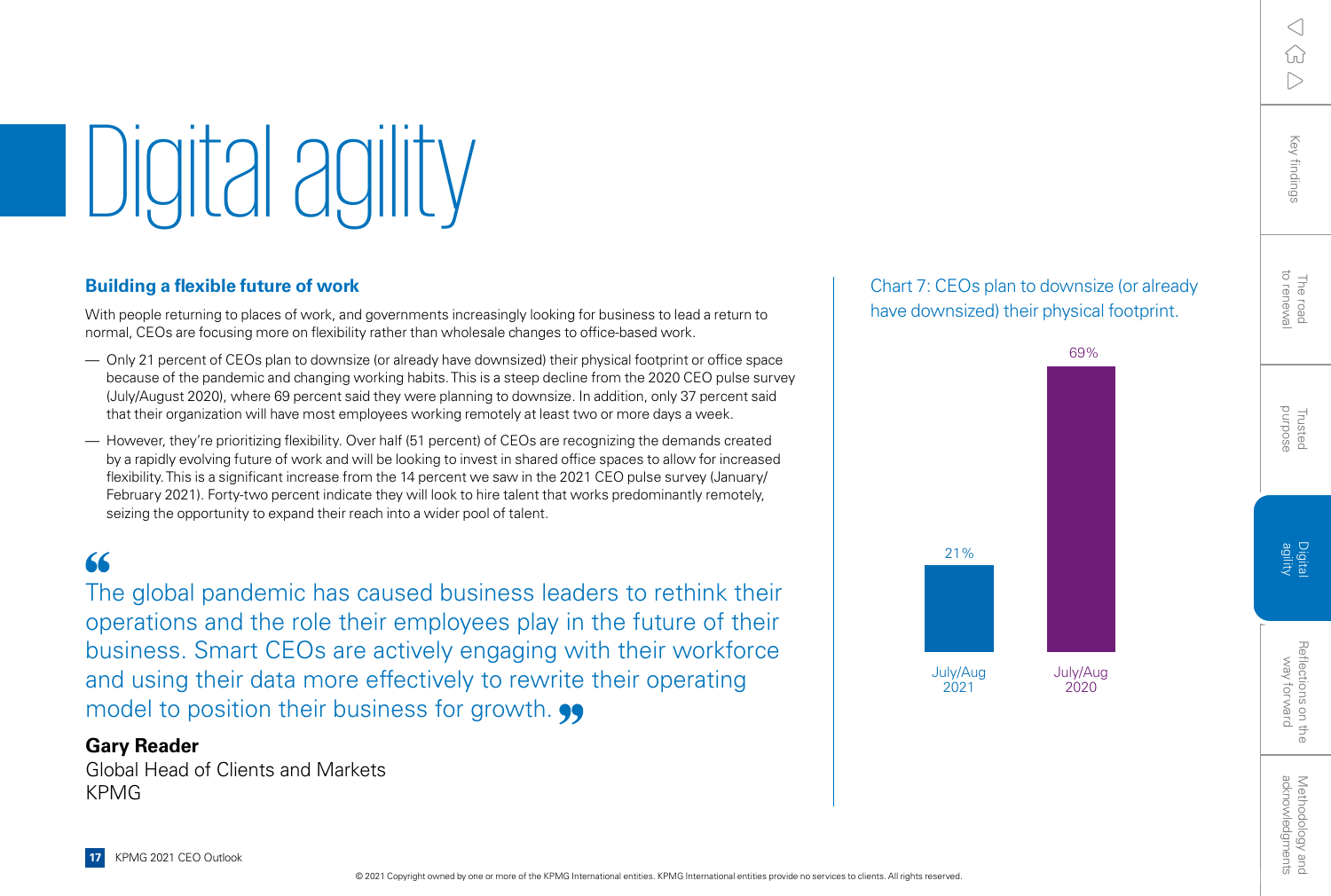#### **Disrupting the disruptors**

CEOs recognize that digital lies at the heart of how companies can create new sources of value. While this is an opportunity, it's also a risk: The acceleration of digital technologies means that business models that have existed for years can quickly become obsolete and irrelevant.

The research shows that CEOs are embracing the need to push the boundaries of their business and question long-held assumptions of what it will take to succeed in the mid to long term. When we asked them what action they planned to take in pursuit of their growth objectives, close to two-thirds said they intended to invest in disruption detection and innovation processes (see Chart 8). This is an essential step to enable teams to think disruptively: questioning historical assumptions and traditional mindsets and brainstorming new ideas for a vastly different market environment. And rather than waiting to be disrupted by competitors, CEOs also said they're actively disrupting the sector in which they operate. This went from 61 to 72 percent in the past 18 months.

#### Chart 8: CEOs using a range of digital tactics to achieve their growth objectives, with a focus on building disruption and innovation capabilities



### $66$

CEOs have narrowed the gap between digital transformative objectives for their organizations and investing in the future of work and a digitally enabled workforce. Technology advancement is still vital for businesses to remain competitive, but hiring talented people is equally important.

#### **Carl Carande**

Global Head of Advisory KPMG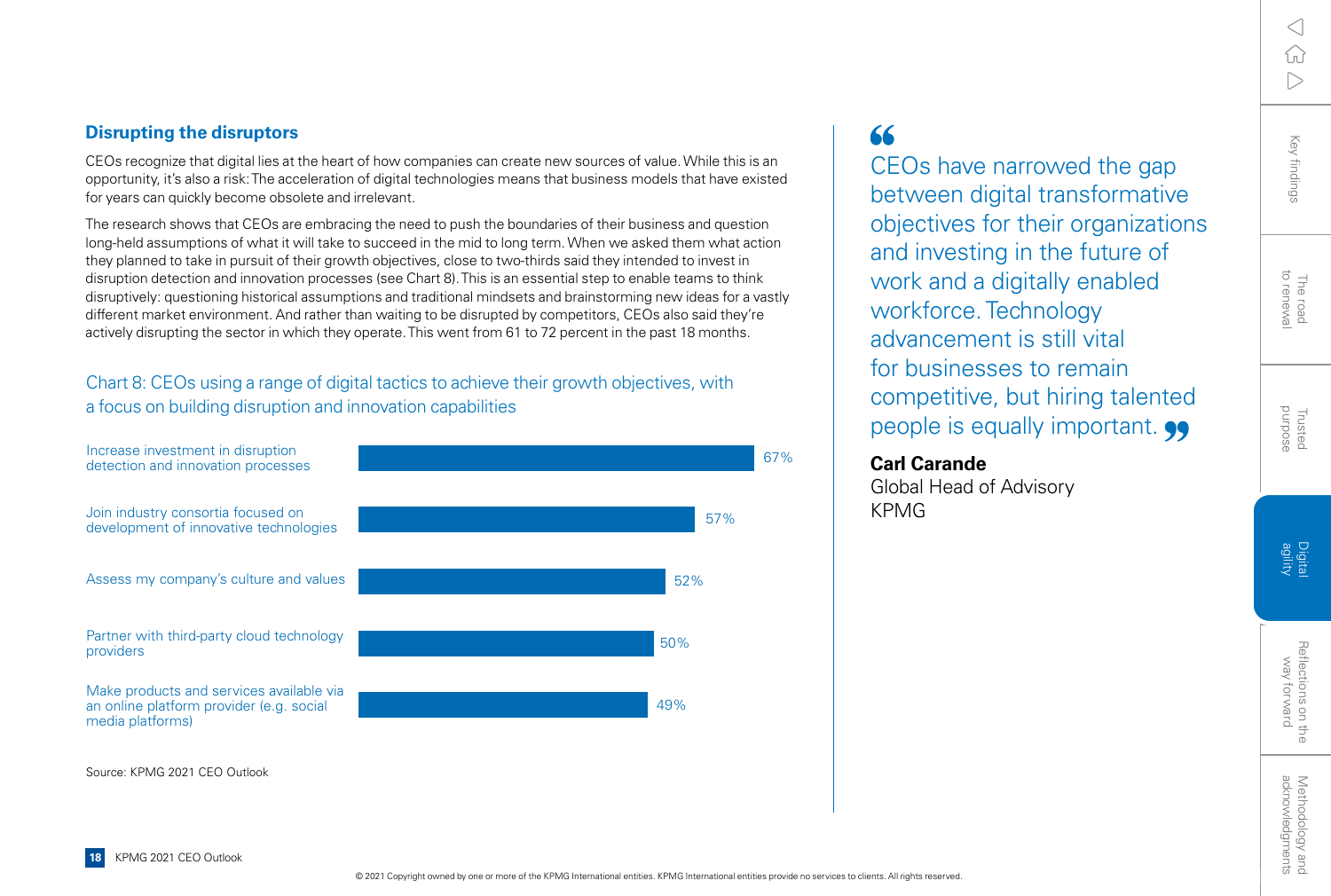ſп  $\triangleright$ 

 $\langle$ 

Key findings [Key findings](#page-3-0)

The road<br>to renewal

For Deborah Flint, President and CEO, GTAA — the operator of the Toronto Pearson International Airport, Canada's largest airport facility — digital transformation is critical to the GTAA's growth strategy as it responds to continued post-pandemic disruption. "We are at a time when digital transformation has never been as critical as it is now," she says. "At Pearson, and broadly across large hub airports like ours, revenue was typically driven by one-third visiting family and relatives, one-third leisure travel and onethird business. And while business travel is returning, it is very slow. Rapid digital transformation is going to be critical for airports and the air sector to be more competitive. We have got to offer more certainty and more predictability to both travelers and carriers so that they operate more efficiently at a time where margins are going to be more precious than ever."

#### **Partnering for transformation and resilience**

Companies across the world are operating as part of digital ecosystems — collaborating with partners, suppliers to drive operational performance, identify new digital revenue streams and create compelling digital customer experiences that deliver on an organization's purpose. CEOs recognize the importance of collaboration and a fluid approach, with 70 percent saying "new partnerships will be critical to continuing our pace of digital transformation".

But as they digitally connect their systems and share data with partners, they need to make sure systems and data — especially customer data — are secure. Cyber security threats limit growth and create boundaries to digital development and inclusion. Purpose-led, sustainable cyber security practices help digital ecosystems thrive, bounce back from attacks and instill confidence that a business is well governed. The research shows that CEOs recognize the importance of building cyber security into collaborations and ecosystems.

- 79 percent say "protecting our partner ecosystem and supply chain is just as important as building our own organization's cyber defenses".
- 75 percent say "a strong cyber strategy is critical to engender trust with our key stakeholders".

With only 58 percent of organizations saying they're well prepared for a cyber attack, CEOs are focused on ensuring cyber security extends beyond the four walls of the enterprise. Forty-eight percent of CEOs say focusing on the security and resilience of their supply chains and supplier ecosystem is the most important step they're taking to build digital resilience.

### $66$

We are at a time when digital transformation has never been as critical as it is now.  $\bullet\bullet$ 

**Deborah Flint** President and CEO Greater Toronto Airports Authority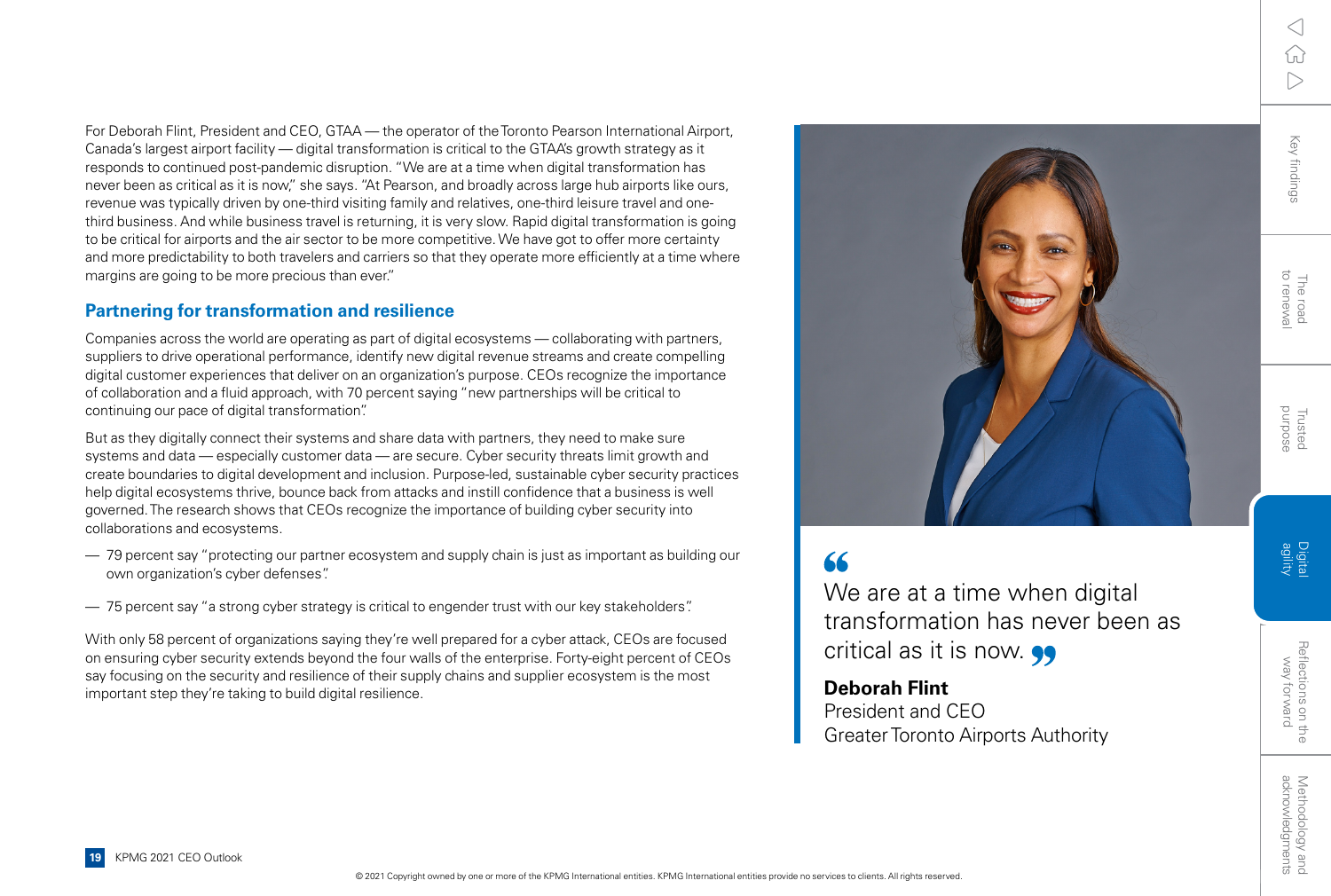# <span id="page-19-0"></span>Reflections on the way forward

There are three action areas that today's connected CEOs can focus on as they look to grow and manage the ongoing impact of the pandemic.

#### **Growth and resilience**

**20** KPMG 2021 CEO Outlook

Many organizations coped extremely well with the pandemic, showing resilience as they dealt with notable change, uncertainty and disruption. But resilience will also be key to economic recovery. For example, it will be key to managing climate risk and other threats as well as coping with ongoing digital disruption. Along with specific interventions — from managing supply chain risk to building cyber defenses — CEOs will need to surround themselves with resilient people.

- Make sure employees have the digital tools, data and skills they need to collaborate across the organization, giving them the ability to respond quickly and creatively to emerging threats.
- Resilience is also about having a team of motivated and engaged employees who are determined in the face of crises. This means energizing them behind a compelling purpose.

#### **ESG and financial value**

Our research shows there are still a significant number of CEOs who remain unconvinced about the positive financial impact of ESG programs. This reflects that ESG programs serve many goals. For example, they can ensure the organization is compliant with regulatory standards. Or they can contribute to ESG issues that are critical to local communities, such as diversity and equity. To help ensure ESG also drives financial growth, CEOs need to focus on two areas.

- Identify the critical ESG investments that are necessary to drive long-term value, such as decarbonization efforts. This needs to include investments in digital solutions to address major sustainability opportunities and risks. As well, set out how ESG initiatives can directly drive revenue growth through opportunities for innovative new products and services.
- Establish metrics and standards for reporting on ESG performance, which sets the ambition level and ensures the company can communicate a compelling ESG story to investors and other stakeholders.

© 2021 Copyright owned by one or more of the KPMG International entities. KPMG International entities provide no services to clients. All rights reserved.

#### **The future of work**

CEOs recognize that the future of work is about more than where people are based. Highperforming organizations are those that can flex their technology muscles and their ability to upskill their people. This depends on having a motivated and highly skilled digital workforce who operate with speed and agility.

- CEOs should ensure that the decisions about the future of work deepen the extent to which employees are engaged and committed to the company. Leaders are obviously keen to see their people return but many employees are still anxious to hang on to those areas of work-from-home that are advantageous. Active listening, empathetic communications and a commitment to finding the right balance in the long term will be key.
- CEOs should invest in digital skills as well as technology modernization. This isn't simply so that their people can use these new tools, but to help foster a digital-first culture where people naturally look to integrate technology into their work.

Digita<br>agility

Reflections on the<br>way forward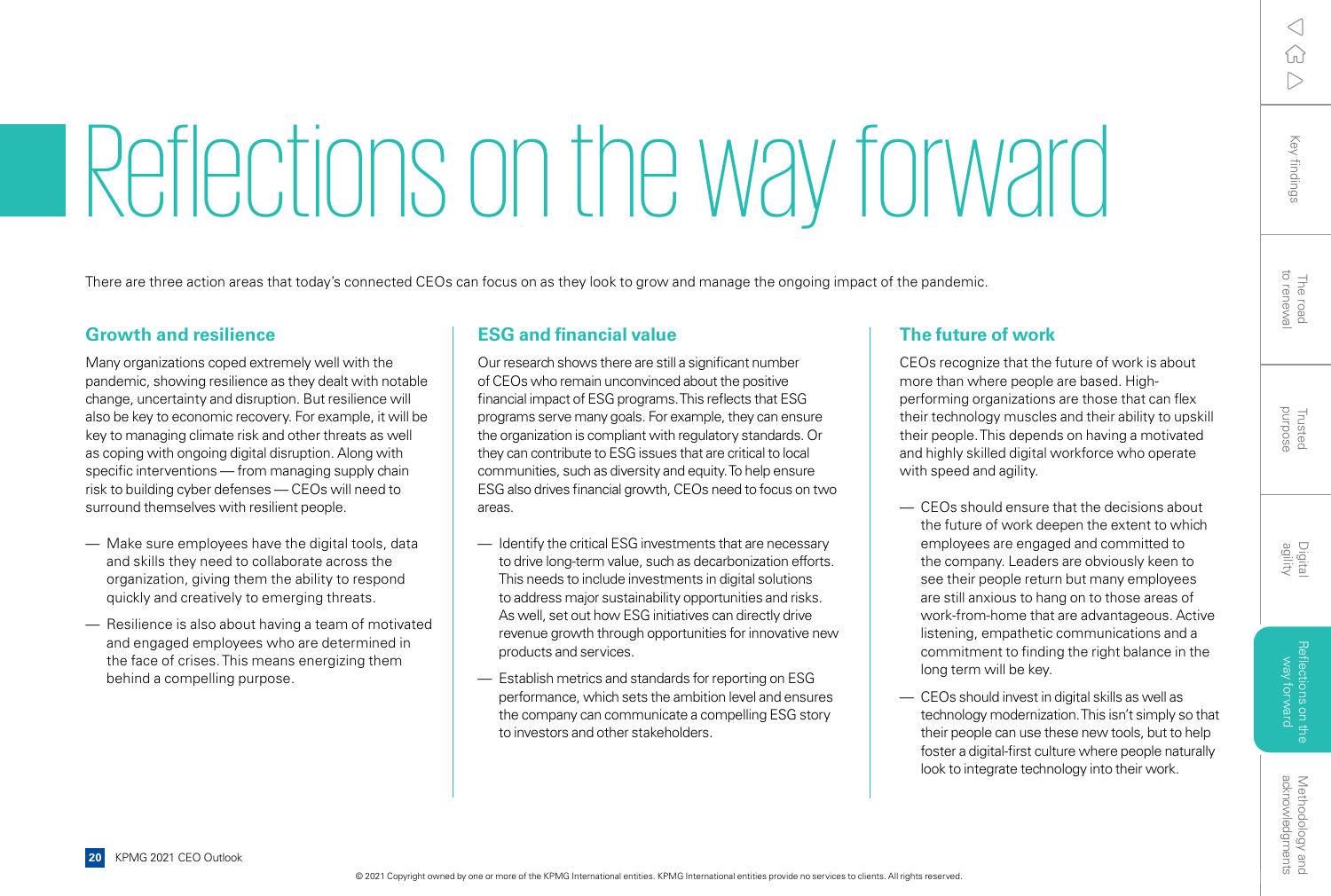# In summary

Today's connected CEOs — those who are plugged-in, people-first and purpose-led — embrace tough leadership challenges. They can deliver on their purpose commitments, making the ESG investments and changes necessary to address inequity and launch the race to net zero. They look to drive growth and prosperity through digital agility and business model innovation, while aiming to ensure that aggressive technology investments are matched by investment in human capabilities and skills. They pursue purpose to drive profitability and long-term growth while also recognizing their wider responsibilities to the planet and to people.

**21** KPMG 2021 CEO Outlook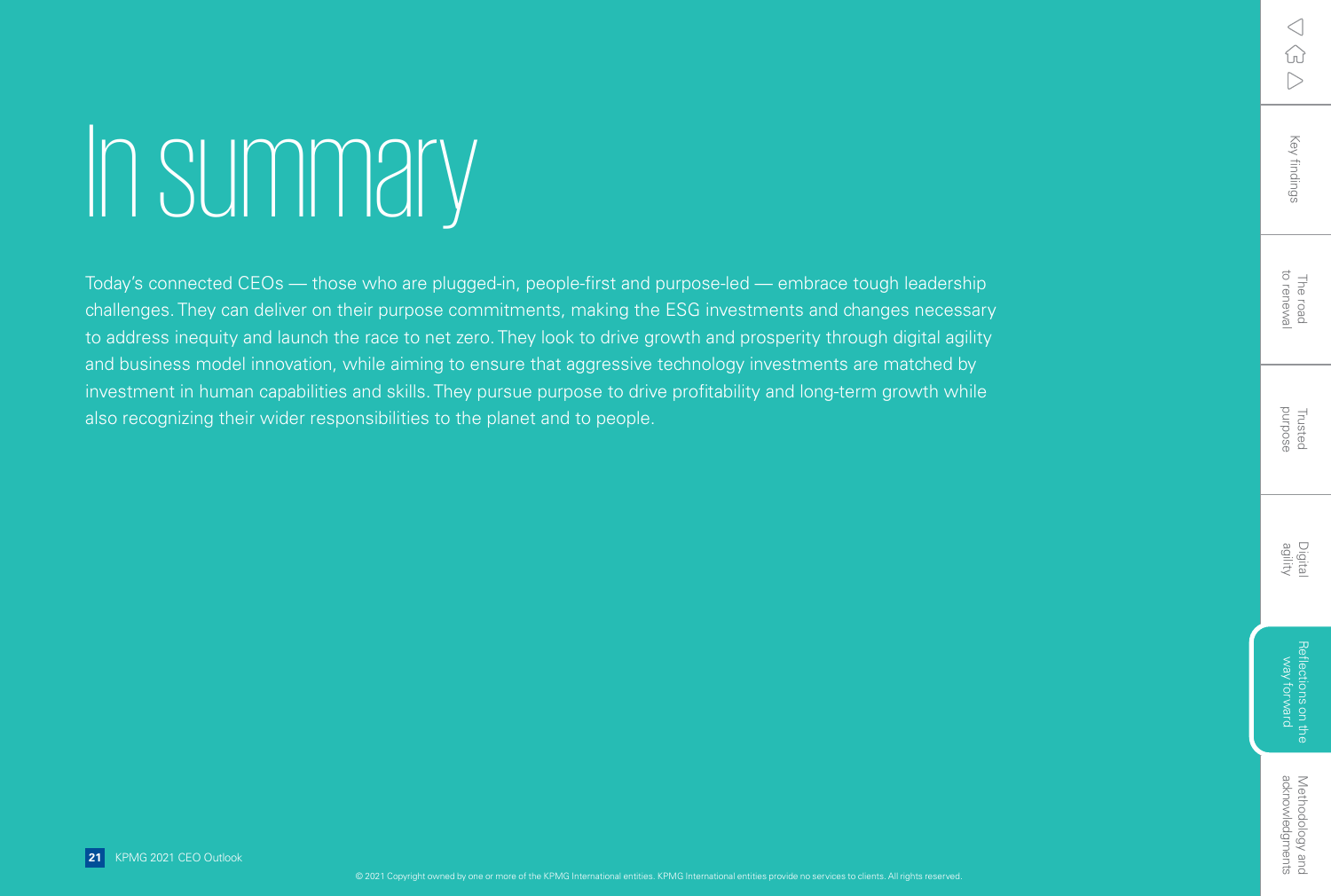# <span id="page-21-0"></span>Methodology and acknowledgments

The KPMG 2021 CEO Outlook provides an in-depth 3-year outlook from 1,325 global chief executives of major organizations on enterprise and economic growth.

This latest research is part of the KPMG CEO Outlook series, which offers a unique perspective on the mindset shift of global CEOs over the lifetime of the COVID-19 pandemic and looking forward to post-pandemic recovery. As well as this survey, which took place in July and early August, we also conducted a CEO Outlook pulse survey of 500 chief executives in January and February of this year. This allows us to examine how CEO thinking has evolved over the course of 2021. CEOs are drawn from companies with annual revenue over US\$500 million and a third of the companies surveyed have more than US\$10 billion in annual revenue, with no responses from companies under US\$500 million.

The July/August 2021 survey included leaders from 11 key markets (Australia, Canada, China, France, Germany, India, Italy, Japan, Spain, the UK and the US) and 11 key industry sectors (asset management, automotive, banking, consumer and retail, energy, infrastructure, insurance, life sciences, manufacturing, technology and telecommunications).

NOTE: Some figures may not add up to 100 percent due to rounding.

KPMG would like to thank the following for their contributions:

- Deborah Flint, President and CEO, Greater Toronto Airports Authority
- Hironori Kamezawa, President & Group CEO, Mitsubishi UFJ Financial Group
- Penny Pennington, Managing Partner, Edward Jones
- Frank Slootman, Chairman and CEO, Snowflake Inc.